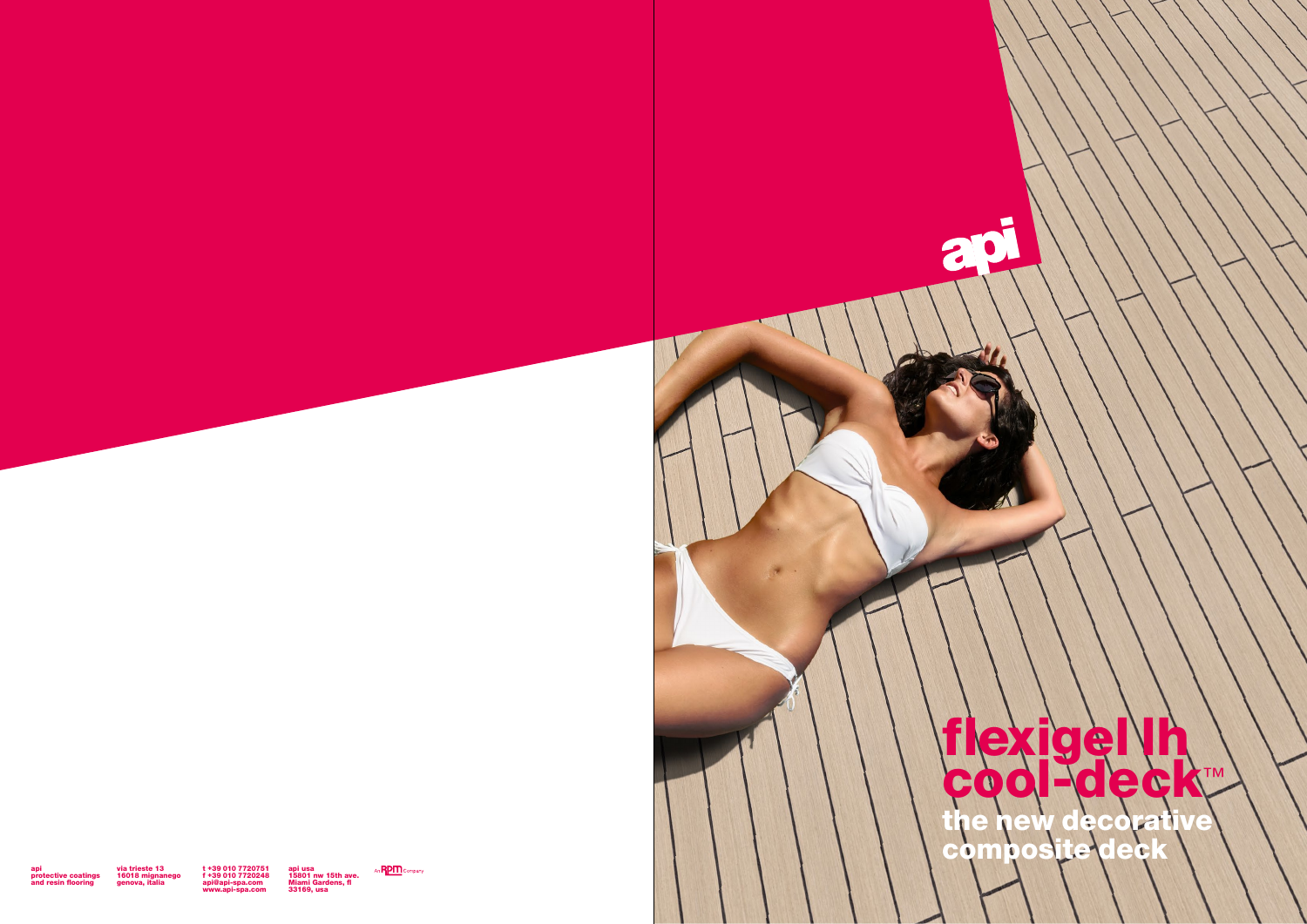## flexigel lh cool-deck™

After being the most successful deck coating in recent years and the first to be introduced, the Flexigel decoro - teak effect flooring system has been modified aesthetically and technically in the latest version called Syntheteak.

The main features of Syntheteak are its excellent non-slip performance, resulting from the surface structure and the intrinsic characteristics of the material, and an outstanding aesthetic appearance, making it comparable with real teak but without the typical defects of wood.

In order to improve the characteristics of our decks, based on the Api approach of performing ongoing research to achieve ever better levels of performance, Api now offers the new concept product Flexigel lh - Cool-deck™, which applies technology that increases the IR reflectance of the deck to reduce surface heating even in the strongest direct sunlight and for darker colours. The result is a deck that is more comfortable underfoot and to the touch, while retaining the safety and appearance of Api decks.

Flexigel lh - Cool-deck™ has been studied at the SKZ institute in Wurzburg, Germany, to determine the surface temperature in various environmental and irradiation conditions.